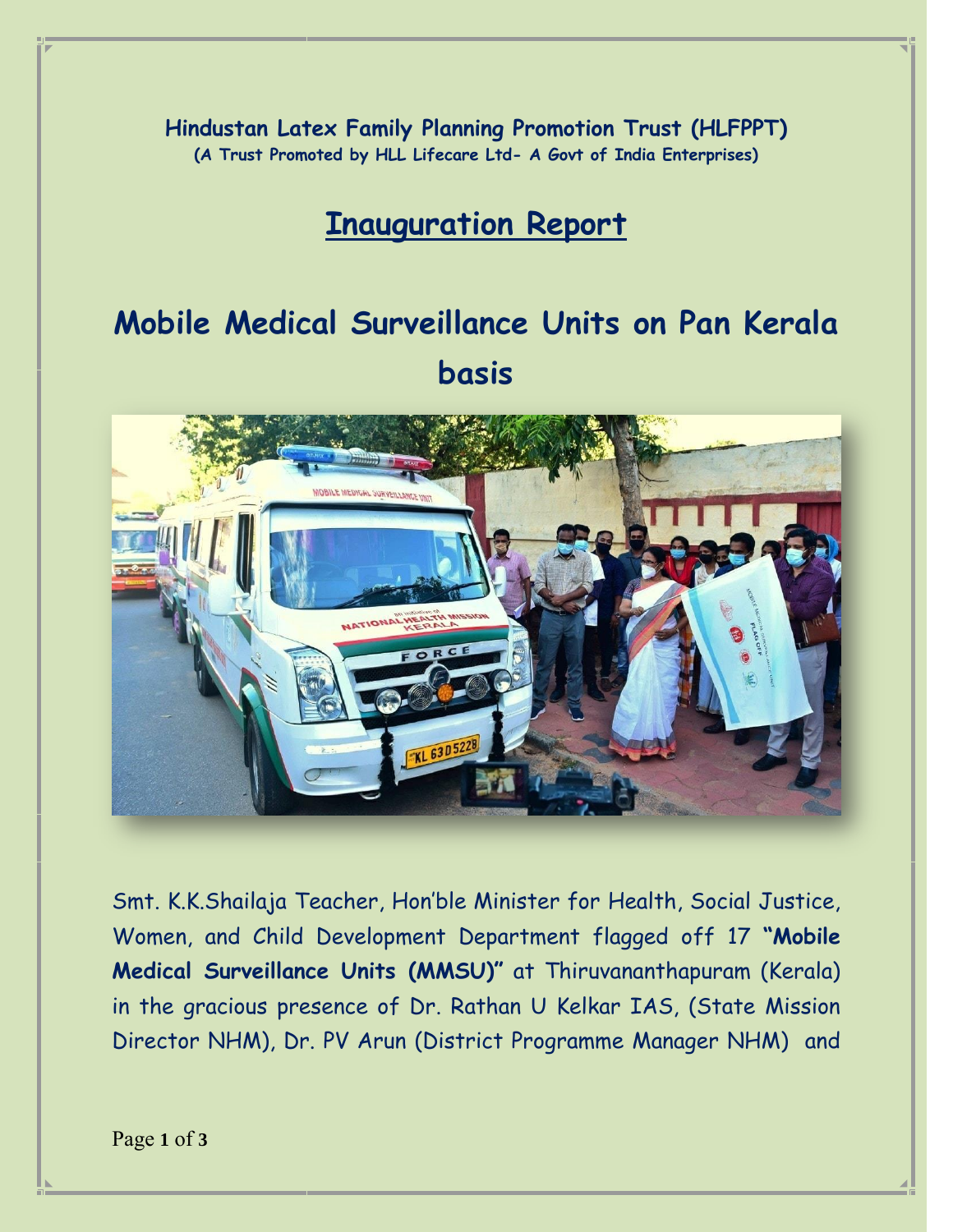other important dignitaries, on September 3rd, 2020 as a part of preventive measures taken to contain the spread of COVID-19.

**National Health Mission (NHM),** Kerala with the support of Kerala Medical Services Corporation Limited - KMSCL in collaboration with Hindustan Latex Family Planning Promotion Trust (HLFPPT) a not-forprofit National NGO promoted by HLL Lifecare Pvt. Ltd (A Government of India Enterprises) is operationalize 17 Mobile Medical Surveillance Units for entire Kerala State as a part of COVID-19 prevention activities.

After the flag-off, Smt. Shailaja said *"Extensive arrangements are being made in view of the increasing number of COVID cases. However, due to the good performance of the state, the graph of the increasing number of cases derailed as anticipated".*

These Mobile Medical Units are fabricated on suitable vehicles and equipped with necessary medical facilities. These units are helpful for COVID testing. The medical needs of people under quarantine can also be met through these units. The medical units are linked with the telemedicine system of state government. The said MMSUs will also be used for sample collection, preventive medical services for common illness and chronic diseases, administer first aid, referral services, prenatal and postnatal care, etc